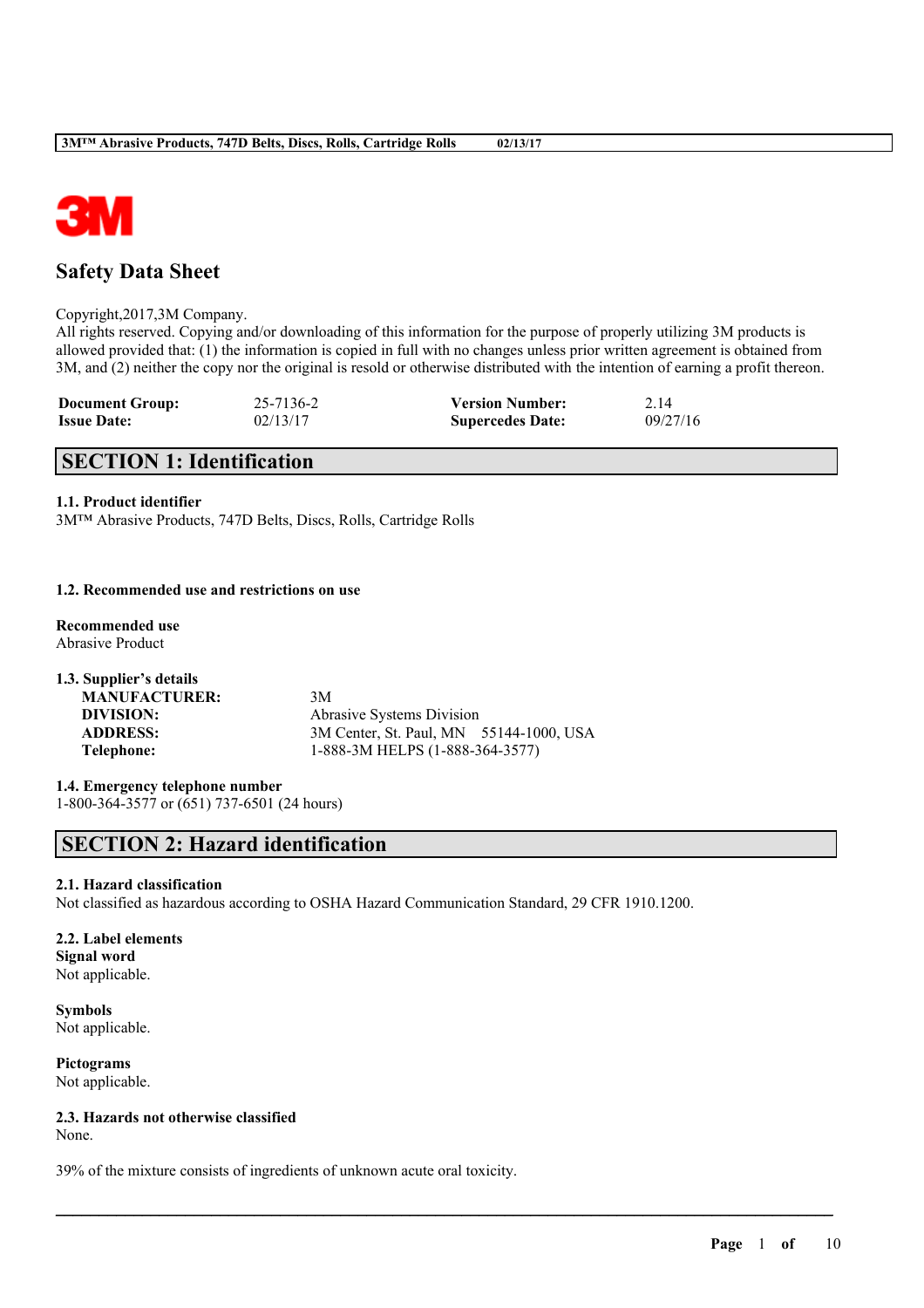# **SECTION 3: Composition/information on ingredients**

| Ingredient                           | <b>C.A.S. No.</b> | $%$ by Wt     |
|--------------------------------------|-------------------|---------------|
| Aluminum Oxide Mineral (non-fibrous) | 1344-28-1         | $15 - 45$     |
| Inorganic Fluoride                   | 14075-53-7        | - 10<br>$2 -$ |
| Inorganic Fluoride                   | 15096-52-3        | - 10<br>$3 -$ |
| Filler                               | 13983-17-0        | $0 - 15$      |
| Filler                               | 1317-65-3         | $0.1 - 15$    |
| Filler                               | 1332-58-7         | $0.1 - 2$     |
| Titanium Dioxide                     | 13463-67-7        | $0.1 - 2$     |
| Pigment                              | 1332-37-2         | $0.1 - 2$     |
| <b>Cured Resin</b>                   | Mixture           | $5 - 25$      |
| <b>Cotton Backing</b>                | None              | $5 - 40$      |
| Attachment                           | None              | - 10<br>$0 -$ |

# **SECTION 4: First aid measures**

## **4.1. Description of first aid measures**

#### **Inhalation:**

Remove person to fresh air. If you feel unwell, get medical attention.

## **Skin Contact:**

Wash with soap and water. If signs/symptoms develop, get medical attention.

## **Eye Contact:**

Flush with large amounts of water. Remove contact lenses if easy to do. Continue rinsing. If signs/symptoms persist, get medical attention.

## **If Swallowed:**

Rinse mouth. If you feel unwell, get medical attention.

## **4.2. Most important symptoms and effects, both acute and delayed**

See Section 11.1. Information on toxicological effects.

# **4.3. Indication of any immediate medical attention and special treatment required**

Not applicable

## **SECTION 5: Fire-fighting measures**

## **5.1. Suitable extinguishing media**

In case of fire: Use a fire fighting agent suitable for ordinary combustible material such as water or foam to extinguish.

 $\mathcal{L}_\mathcal{L} = \mathcal{L}_\mathcal{L} = \mathcal{L}_\mathcal{L} = \mathcal{L}_\mathcal{L} = \mathcal{L}_\mathcal{L} = \mathcal{L}_\mathcal{L} = \mathcal{L}_\mathcal{L} = \mathcal{L}_\mathcal{L} = \mathcal{L}_\mathcal{L} = \mathcal{L}_\mathcal{L} = \mathcal{L}_\mathcal{L} = \mathcal{L}_\mathcal{L} = \mathcal{L}_\mathcal{L} = \mathcal{L}_\mathcal{L} = \mathcal{L}_\mathcal{L} = \mathcal{L}_\mathcal{L} = \mathcal{L}_\mathcal{L}$ 

# **5.2. Special hazards arising from the substance or mixture**

None inherent in this product.

## **Hazardous Decomposition or By-Products**

**Substance Condition** Carbon monoxide During Combustion Carbon dioxide During Combustion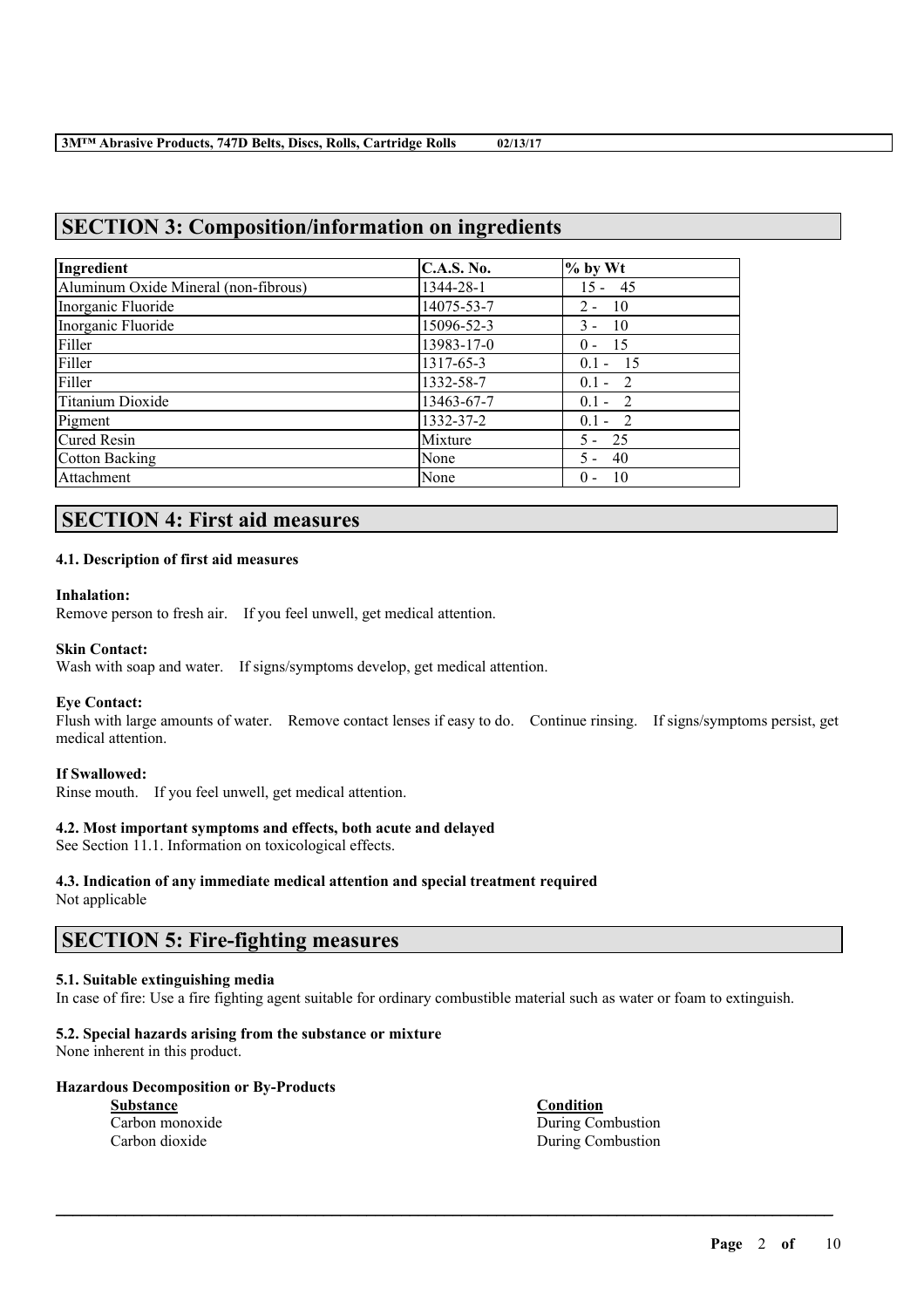#### **5.3. Special protective actions for fire-fighters**

No special protective actions for fire-fighters are anticipated.

# **SECTION 6: Accidental release measures**

#### **6.1. Personal precautions, protective equipment and emergency procedures**

Observe precautions from other sections.

## **6.2. Environmental precautions**

Avoid release to the environment.

## **6.3. Methods and material for containment and cleaning up**

Not applicable.

# **SECTION 7: Handling and storage**

#### **7.1. Precautions for safe handling**

For industrial or professional use only. Avoid breathing of dust created by sanding, grinding or machining. Damaged product can break apart during use and cause serious injury to face or eyes. Check product for damage such as cracks or nicks prior to use. Replace if damaged. Always wear eye and face protection when working at sanding or grinding operations or when near such operations. Do not eat, drink or smoke when using this product. Wash thoroughly after handling. Avoid release to the environment. Combustible dust may form by action of this product on another material (substrate). Dust generated from the substrate during use of this product may be explosive if in sufficient concentration with an ignition source. Dust deposits should not be allowed to accumulate on surfaces because of the potential for secondary explosions.

## **7.2. Conditions for safe storage including any incompatibilities**

No special storage requirements.

## **SECTION 8: Exposure controls/personal protection**

#### **8.1. Control parameters**

## **Occupational exposure limits**

If a component is disclosed in section 3 but does not appear in the table below, an occupational exposure limit is not available for the component.

| Ingredient                               | <b>C.A.S. No.</b> | Agency       | Limit type                                                                     | <b>Additional Comments</b>        |
|------------------------------------------|-------------------|--------------|--------------------------------------------------------------------------------|-----------------------------------|
| Filler                                   | 1317-65-3         | <b>OSHA</b>  | TWA(as total dust):15<br>mg/m3;TWA(respirable<br>fraction):5 mg/m3             |                                   |
| Filler                                   | 1332-58-7         | <b>ACGIH</b> | TWA(respirable fraction):2<br>mg/m3                                            | A4: Not class. as human<br>carcin |
| KAOLIN, TOTAL DUST                       | 1332-58-7         | <b>OSHA</b>  | TWA(as total dust):15<br>mg/m3;TWA(respirable<br>fraction): $5 \text{ mg/m}$ 3 |                                   |
| Aluminum, insoluble compounds            | 1344-28-1         | <b>ACGIH</b> | TWA(respirable fraction):1<br>mg/m3                                            | A4: Not class. as human<br>carcin |
| Aluminum Oxide Mineral (non-<br>fibrous) | 1344-28-1         | <b>OSHA</b>  | TWA(as total dust):15<br>mg/m3;TWA(respirable<br>fraction): $5 \text{ mg/m}$ 3 |                                   |
| <b>Titanium Dioxide</b>                  | 13463-67-7        | <b>ACGIH</b> | $TWA:10$ mg/m $3$                                                              | A4: Not class, as human<br>carcin |
| Titanium Dioxide                         | 13463-67-7        | <b>OSHA</b>  | TWA(as total dust): $15 \text{ mg/m}$ 3                                        |                                   |
| <b>FLUORIDES</b>                         | 15096-52-3        | <b>OSHA</b>  | TWA(as dust): $2.5$<br>$mg/m3$ ; TWA(as F): 2.5 mg/m3                          |                                   |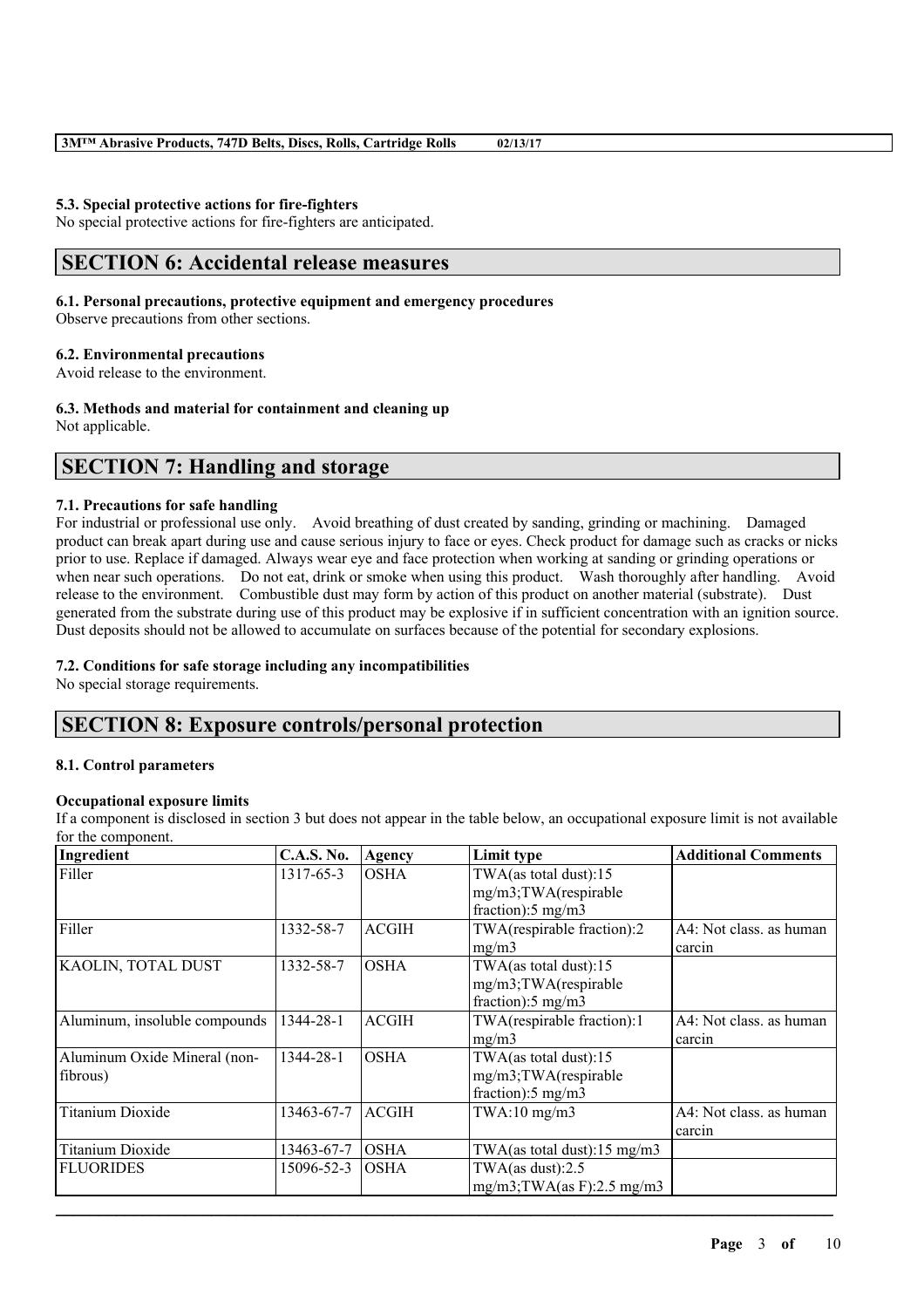| <b>FLUORIDES</b>                               | 15096-52-3   ACGIH | $\text{TWA}\left(\text{as F}\right):2.5 \text{ mg}/\text{m}3$ | IA4: Not class, as human  |
|------------------------------------------------|--------------------|---------------------------------------------------------------|---------------------------|
|                                                |                    |                                                               | I carcin                  |
| Aluminum, insoluble compounds 15096-52-3 ACGIH |                    | TWA(respirable fraction):1                                    | [A4: Not class. as human] |
|                                                |                    | $\text{Im} \Omega / \text{m}$                                 | l carcin                  |

ACGIH : American Conference of Governmental Industrial Hygienists

AIHA : American Industrial Hygiene Association

CMRG : Chemical Manufacturer's Recommended Guidelines

OSHA : United States Department of Labor - Occupational Safety and Health Administration

TWA: Time-Weighted-Average

STEL: Short Term Exposure Limit

CEIL: Ceiling

#### **8.2. Exposure controls**

#### **8.2.1. Engineering controls**

Provide appropriate local exhaust ventilation for sanding, grinding or machining. Use general dilution ventilation and/or local exhaust ventilation to control airborne exposures to below relevant Exposure Limits and/or control dust/fume/gas/mist/vapors/spray. If ventilation is not adequate, use respiratory protection equipment. Provide local exhaust at process emission sources to control exposure near the source and to prevent the escape of dust into the work area. Ensure that dust-handling systems (such as exhaust ducts, dust collectors, vessels, and processing equipment) are designed in a manner to prevent the escape of dust into the work area (i.e., there is no leakage from the equipment).

## **8.2.2. Personal protective equipment (PPE)**

#### **Eye/face protection**

To minimize the risk of injury to face and eyes, always wear eye and face protection when working at sanding or grinding operations or when near such operations. Select and use eye/face protection to prevent contact based on the results of an exposure assessment. The following eye/face protection(s) are recommended: Safety Glasses with side shields

#### **Skin/hand protection**

Wear appropriate gloves to minimize risk of injury to skin from contact with dust or physical abrasion from grinding or sanding.

#### **Respiratory protection**

Assess exposure concentrations of all materials involved in the work process. Consider material being abraded when determining the appropriate respiratory protection. Select and use appropriate respirators to prevent inhalation overexposure. An exposure assessment may be needed to decide if a respirator is required. If a respirator is needed, use respirators as part of a full respiratory protection program. Based on the results of the exposure assessment, select from the following respirator type(s) to reduce inhalation exposure:

 $\mathcal{L}_\mathcal{L} = \mathcal{L}_\mathcal{L} = \mathcal{L}_\mathcal{L} = \mathcal{L}_\mathcal{L} = \mathcal{L}_\mathcal{L} = \mathcal{L}_\mathcal{L} = \mathcal{L}_\mathcal{L} = \mathcal{L}_\mathcal{L} = \mathcal{L}_\mathcal{L} = \mathcal{L}_\mathcal{L} = \mathcal{L}_\mathcal{L} = \mathcal{L}_\mathcal{L} = \mathcal{L}_\mathcal{L} = \mathcal{L}_\mathcal{L} = \mathcal{L}_\mathcal{L} = \mathcal{L}_\mathcal{L} = \mathcal{L}_\mathcal{L}$ 

Half facepiece or full facepiece air-purifying respirator suitable for particulates

For questions about suitability for a specific application, consult with your respirator manufacturer.

## **SECTION 9: Physical and chemical properties**

#### **9.1. Information on basic physical and chemical properties**

| <b>General Physical Form:</b> | Solid                  |
|-------------------------------|------------------------|
| Odor, Color, Grade:           | Solid Abrasive Product |
| <b>Odor threshold</b>         | Not Applicable         |
| рH                            | Not Applicable         |
| <b>Melting point</b>          | Not Applicable         |
| <b>Boiling Point</b>          | Not Applicable         |
| <b>Flash Point</b>            | Not Applicable         |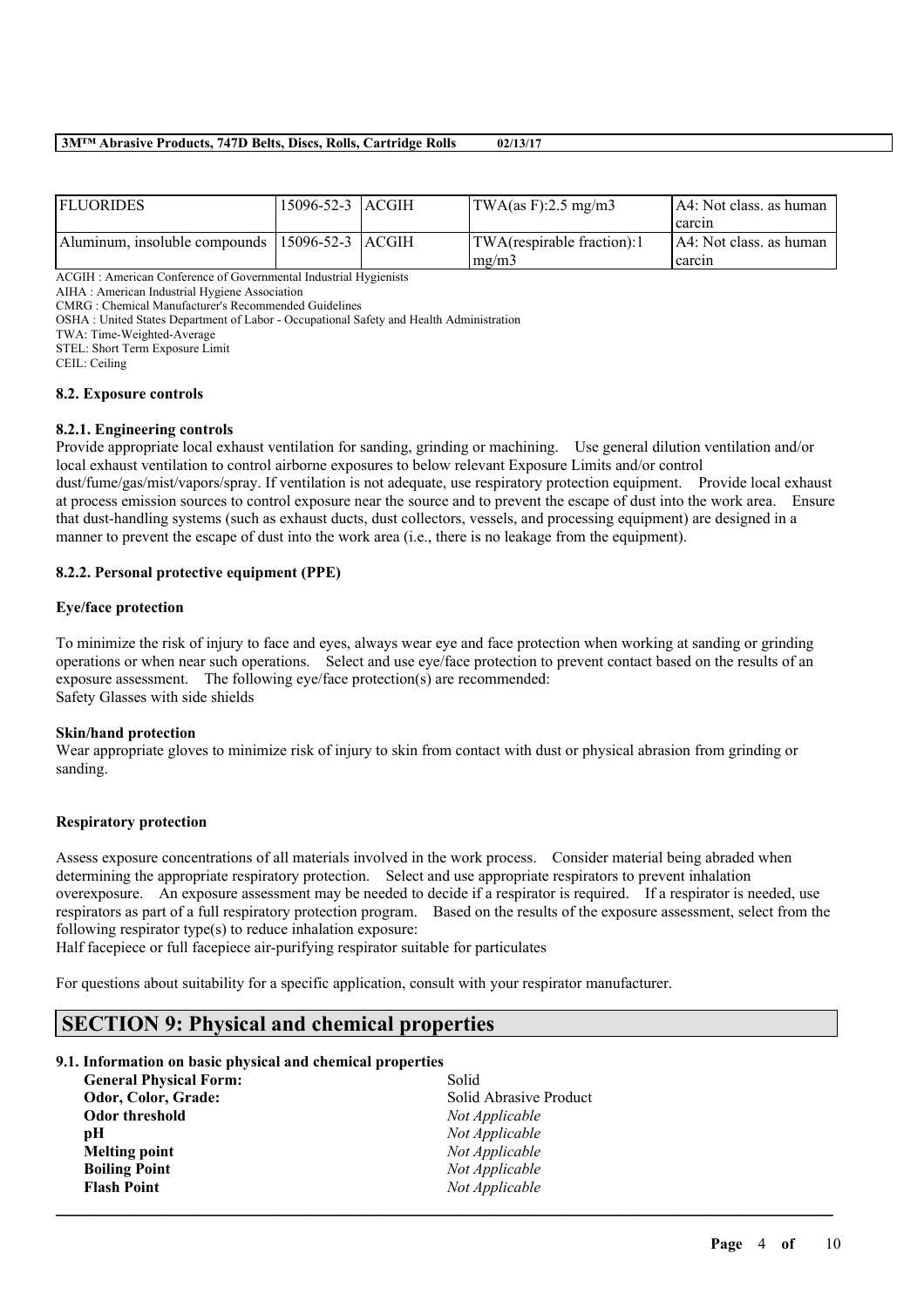| <b>Evaporation rate</b>                | Not Applicable    |
|----------------------------------------|-------------------|
| Flammability (solid, gas)              | Not Classified    |
| <b>Flammable Limits(LEL)</b>           | Not Applicable    |
| <b>Flammable Limits(UEL)</b>           | Not Applicable    |
| <b>Vapor Pressure</b>                  | Not Applicable    |
| <b>Vapor Density</b>                   | Not Applicable    |
| <b>Density</b>                         | Not Applicable    |
| <b>Specific Gravity</b>                | Not Applicable    |
| Solubility In Water                    | Not Applicable    |
| Solubility- non-water                  | Not Applicable    |
| Partition coefficient: n-octanol/water | Not Applicable    |
| <b>Autoignition temperature</b>        | Not Applicable    |
| <b>Decomposition temperature</b>       | Not Applicable    |
| Viscositv                              | Not Applicable    |
| Molecular weight                       | No Data Available |
|                                        |                   |

## **SECTION 10: Stability and reactivity**

#### **10.1. Reactivity**

This material is considered to be non reactive under normal use conditions.

**10.2. Chemical stability** Stable.

**10.3. Possibility of hazardous reactions** Hazardous polymerization will not occur.

**10.4. Conditions to avoid** None known.

**10.5. Incompatible materials** None known.

## **10.6. Hazardous decomposition products**

None known.

**Substance Condition**

Refer to section 5.2 for hazardous decomposition products during combustion.

# **SECTION 11: Toxicological information**

The information below may not be consistent with the material classification in Section 2 if specific ingredient **classifications are mandated by a competent authority. In addition, toxicological data on ingredients may not be** reflected in the material classification and/or the signs and symptoms of exposure, because an ingredient may be present below the threshold for labeling, an ingredient may not be available for exposure, or the data may not be **relevant to the material as a whole.**

**11.1. Information on Toxicological effects**

**Signs and Symptoms of Exposure**

Based on test data and/or information on the components, this material may produce the following health effects: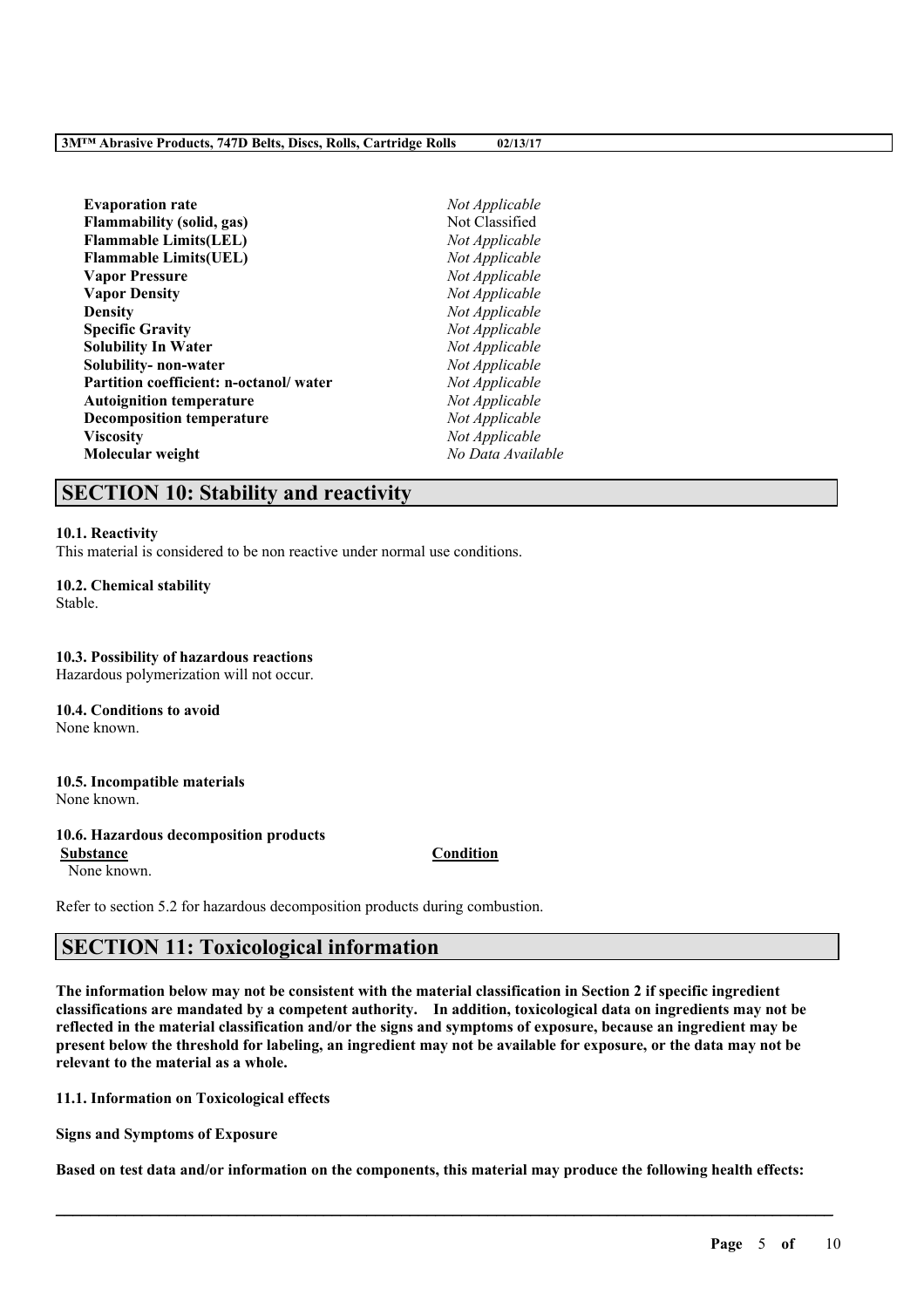#### **Inhalation:**

Dust from grinding, sanding or machining may cause irritation of the respiratory system. Signs/symptoms may include cough, sneezing, nasal discharge, headache, hoarseness, and nose and throat pain.

#### **Skin Contact:**

Mechanical Skin irritation: Signs/symptoms may include abrasion, redness, pain, and itching.

#### **Eye Contact:**

Mechanical eye irritation: Signs/symptoms may include pain, redness, tearing and corneal abrasion.

Dust created by grinding, sanding, or machining may cause eye irritation. Signs/symptoms may include redness, swelling, pain, tearing, and blurred or hazy vision.

#### **Ingestion:**

Gastrointestinal Irritation: Signs/symptoms may include abdominal pain, stomach upset, nausea, vomiting and diarrhea.

#### **Carcinogenicity:**

| Ingredient                                                        | $\sim$ $\sim$ $\sim$ $\sim$<br>INO.<br>w  | $\sim$<br>Aass<br>scription<br>Desc                                 | Regulation<br>INC                                        |
|-------------------------------------------------------------------|-------------------------------------------|---------------------------------------------------------------------|----------------------------------------------------------|
| <b>CONTRACTOR</b><br>D <sub>10</sub> x <sub>1</sub> de<br>itanium | $\sim$<br>$-0/1$<br>…יידי<br>$\mathbf{v}$ | $\overline{\phantom{0}}$<br>റ്റ<br>-Gr<br>carc<br>Possible<br>human | ∠ancer<br>Hnternational<br>Research on<br>Agency<br>-tor |

#### **Additional Information:**

This document covers only the 3M product. For complete assessment, when determining the degree of hazard, the material being abraded must also be considered.

This product contains titanium dioxide. Cancer of the lungs has been observed in rats that inhaled high levels of titanium dioxide. No exposure to inhaled titanium dioxide is expected during the normal handling and use of this product. Titanium dioxide was not detected when air sampling was conducted during simulated use of similar products containing titanium dioxide. Therefore, the health effects associated with titanium dioxide are not expected during the normal use of this product. **Toxicological Data**

If a component is disclosed in section 3 but does not appear in a table below, either no data are available for that endpoint or the data are not sufficient for classification.

## **Acute Toxicity**

| Name                                 | Route                                 | <b>Species</b> | Value                                             |
|--------------------------------------|---------------------------------------|----------------|---------------------------------------------------|
| Overall product                      | Ingestion                             |                | No data available; calculated $ATE > 5,000$ mg/kg |
| Aluminum Oxide Mineral (non-fibrous) | Dermal                                |                | LD50 estimated to be $> 5,000$ mg/kg              |
| Aluminum Oxide Mineral (non-fibrous) | Inhalation-<br>Dust/Mist<br>(4 hours) | Rat            | $LC50 > 2.3$ mg/l                                 |
| Aluminum Oxide Mineral (non-fibrous) | Ingestion                             | Rat            | $LD50 > 5,000$ mg/kg                              |
| Filler                               | Dermal                                |                | LD50 estimated to be $> 5,000$ mg/kg              |
| Filler                               | Ingestion                             |                | LD50 estimated to be $2,000 - 5,000$ mg/kg        |
| Filler                               | Dermal                                | Rat            | $LD50 > 2,000$ mg/kg                              |
| Filler                               | Inhalation-<br>Dust/Mist<br>(4 hours) | Rat            | $LC50$ 3 mg/l                                     |
| Filler                               | Ingestion                             | Rat            | LD50 $6,450$ mg/kg                                |
| Inorganic Fluoride                   | Dermal                                |                | LD50 estimated to be $>$<br>$5,000$ mg/kg         |
| Inorganic Fluoride                   | Inhalation-<br>Dust/Mist<br>(4 hours) | Rat            | $LC50 > 5.3$ mg/l                                 |
| Inorganic Fluoride                   | Ingestion                             | Rat            | LD50<br>$5,854$ mg/kg                             |
| Inorganic Fluoride                   | Dermal                                | Rabbit         | $LD50 > 2,100$ mg/kg                              |
| Inorganic Fluoride                   | Inhalation-<br>Dust/Mist<br>(4 hours) | Rat            | $LC50$ 4.5 mg/l                                   |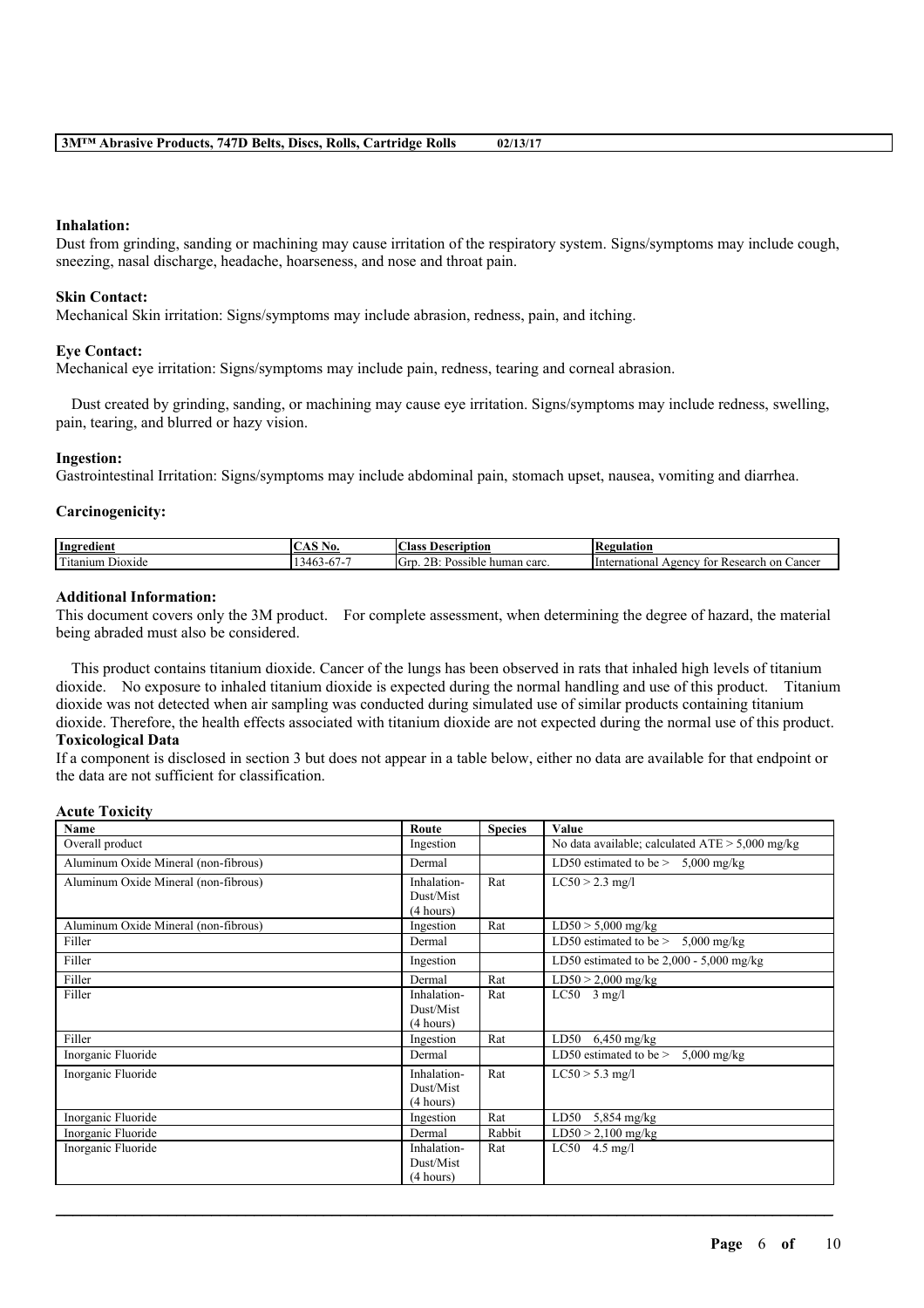| Inorganic Fluoride | Ingestion                             | Rat                     | LD50 $5,000$ mg/kg                   |
|--------------------|---------------------------------------|-------------------------|--------------------------------------|
| Filler             | Dermal                                |                         | LD50 estimated to be $> 5,000$ mg/kg |
| Filler             | Ingestion                             | Human                   | $LD50 > 15,000$ mg/kg                |
| Titanium Dioxide   | Dermal                                | Rabbit                  | $LD50 > 10,000$ mg/kg                |
| Titanium Dioxide   | Inhalation-<br>Dust/Mist<br>(4 hours) | Rat                     | $LC50 > 6.82$ mg/l                   |
| Titanium Dioxide   | Ingestion                             | Rat                     | $LD50 > 10,000$ mg/kg                |
| Pigment            | Dermal                                | <b>Not</b><br>available | LD50 $3,100 \text{ mg/kg}$           |
| Pigment            | Ingestion                             | <b>Not</b><br>available | $LD50$ 3,700 mg/kg                   |

ATE = acute toxicity estimate

#### **Skin Corrosion/Irritation**

| Name                                 | <b>Species</b> | Value                     |
|--------------------------------------|----------------|---------------------------|
|                                      |                |                           |
| Aluminum Oxide Mineral (non-fibrous) | Rabbit         | No significant irritation |
| Filler                               | Rabbit         | No significant irritation |
| Inorganic Fluoride                   | Rabbit         | No significant irritation |
| Inorganic Fluoride                   | Multiple       | No significant irritation |
|                                      | animal         |                           |
|                                      | species        |                           |
| Filler                               | Professio      | No significant irritation |
|                                      | nal            |                           |
|                                      | judgeme        |                           |
|                                      | nt             |                           |
| Titanium Dioxide                     | Rabbit         | No significant irritation |
| Pigment                              | Rabbit         | No significant irritation |

#### **Serious Eye Damage/Irritation**

| Name                                 | <b>Species</b> | Value                     |
|--------------------------------------|----------------|---------------------------|
|                                      |                |                           |
| Aluminum Oxide Mineral (non-fibrous) | Rabbit         | No significant irritation |
| Filler                               | Rabbit         | No significant irritation |
| Inorganic Fluoride                   | Rabbit         | No significant irritation |
| Inorganic Fluoride                   | Rabbit         | Mild irritant             |
| Filler                               | Professio      | No significant irritation |
|                                      | nal            |                           |
|                                      | judgeme        |                           |
|                                      | nt             |                           |
| Titanium Dioxide                     | Rabbit         | No significant irritation |
| Pigment                              | Rabbit         | No significant irritation |

## **Skin Sensitization**

| <b>Name</b>      | <b>Species</b> | Value                                          |
|------------------|----------------|------------------------------------------------|
| Titanium Dioxide | Human          | Not sensitizing                                |
|                  | and            |                                                |
|                  | animal         |                                                |
| Pigment          | Human          | Some positive data exist, but the data are not |
|                  |                | sufficient for classification                  |

#### **Respiratory Sensitization**

For the component/components, either no data are currently available or the data are not sufficient for classification.

## **Germ Cell Mutagenicity**

| Name                                 | Route    | Value         |
|--------------------------------------|----------|---------------|
|                                      |          |               |
| Aluminum Oxide Mineral (non-fibrous) | In Vitro | Not mutagenic |
| Filler                               | In Vitro | Not mutagenic |
| Titanium Dioxide                     | In Vitro | Not mutagenic |
| Titanium Dioxide                     | In vivo  | Not mutagenic |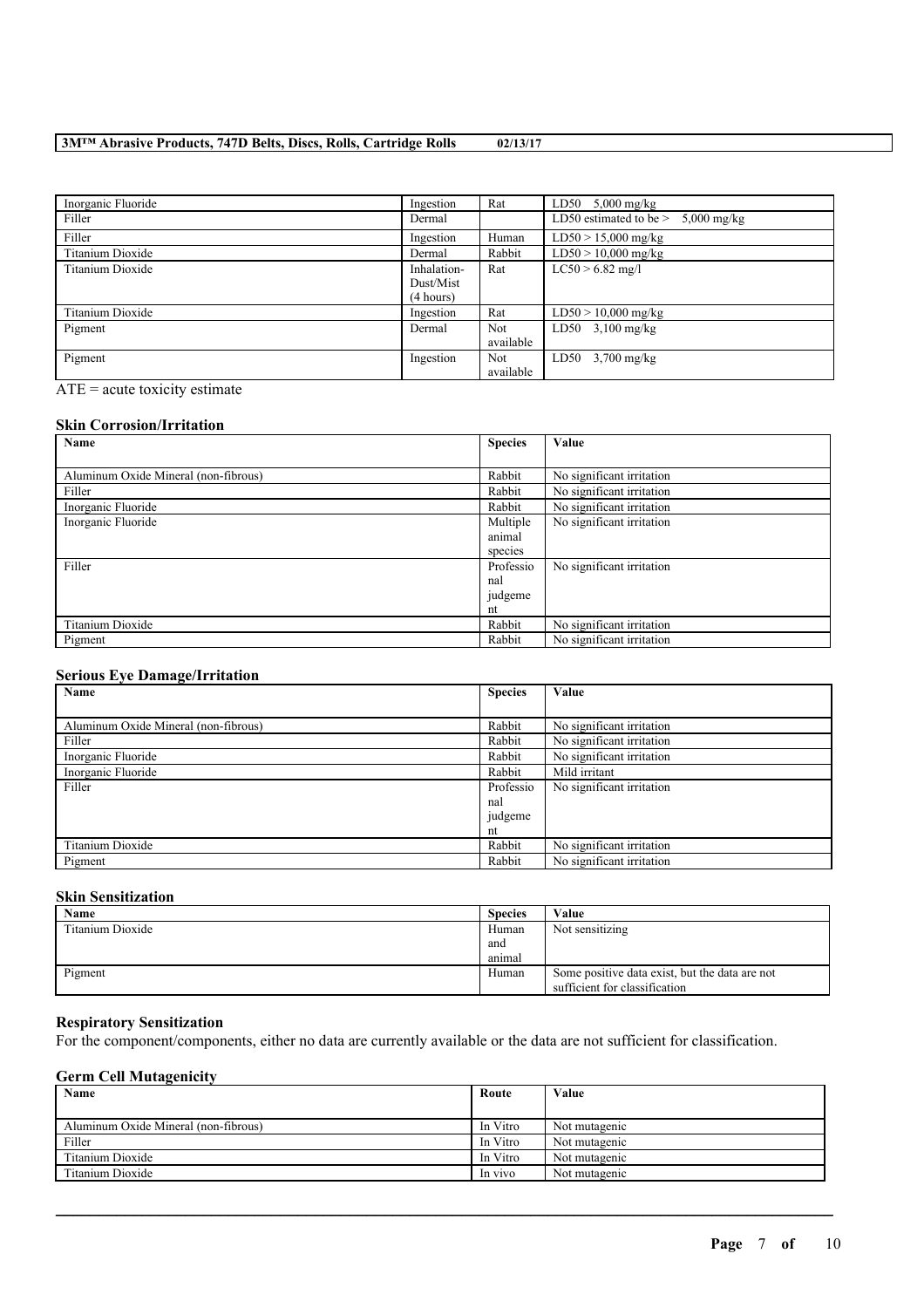| $\sim$<br>'1gmen<br>mutagenic<br>∨itro<br>-In<br>IΝO |  |  |
|------------------------------------------------------|--|--|
|                                                      |  |  |

## **Carcinogenicity**

| Name                                 | Route      | <b>Species</b> | Value                                          |
|--------------------------------------|------------|----------------|------------------------------------------------|
| Aluminum Oxide Mineral (non-fibrous) | Inhalation | Rat            | Not carcinogenic                               |
| Filler                               | Inhalation | Multiple       | Not carcinogenic                               |
|                                      |            | animal         |                                                |
|                                      |            | species        |                                                |
| Titanium Dioxide                     | Ingestion  | Multiple       | Not carcinogenic                               |
|                                      |            | animal         |                                                |
|                                      |            | species        |                                                |
| Titanium Dioxide                     | Inhalation | Rat            | Carcinogenic                                   |
| Pigment                              | Inhalation | Human          | Some positive data exist, but the data are not |
|                                      |            |                | sufficient for classification                  |

## **Reproductive Toxicity**

## **Reproductive and/or Developmental Effects**

| Name   | Route     | Value                    | <b>Species</b> | <b>Test Result</b>            | Exposure<br><b>Duration</b>           |
|--------|-----------|--------------------------|----------------|-------------------------------|---------------------------------------|
| Filler | Ingestion | Not toxic to development | Rat            | <b>NOAEL 625</b><br>mg/kg/day | premating $\&$<br>during<br>gestation |

## **Target Organ(s)**

## **Specific Target Organ Toxicity - single exposure**

| <b>Name</b> | Route      | Target Organ(s)    | Value                 | <b>Species</b> | <b>Test Result</b>                    | Exposure        |
|-------------|------------|--------------------|-----------------------|----------------|---------------------------------------|-----------------|
|             |            |                    |                       |                |                                       | <b>Duration</b> |
| Filler      | Inhalation | respiratory system | All data are negative | Rat            | <b>NOAEL</b><br>$0.812 \text{ m}$ g/l | 90 minutes      |

## **Specific Target Organ Toxicity - repeated exposure**

| Name                                    | Route      | <b>Target Organ(s)</b>                 | Value                                                                              | <b>Species</b>         | <b>Test Result</b>             | <b>Exposure</b><br><b>Duration</b> |
|-----------------------------------------|------------|----------------------------------------|------------------------------------------------------------------------------------|------------------------|--------------------------------|------------------------------------|
| Aluminum Oxide Mineral<br>(non-fibrous) | Inhalation | pneumoconiosis  <br>pulmonary fibrosis | Some positive data exist, but the<br>data are not sufficient for<br>classification | Human                  | NOAEL Not<br>available         | occupational<br>exposure           |
| Filler                                  | Inhalation | respiratory system                     | Some positive data exist, but the<br>data are not sufficient for<br>classification | Human                  | <b>NOAEL Not</b><br>available  | occupational<br>exposure           |
| Filler                                  | Inhalation | pulmonary fibrosis                     | All data are negative                                                              | Human<br>and<br>animal | NOAEL Not<br>available         |                                    |
| Filler                                  | Inhalation | respiratory system                     | Some positive data exist, but the<br>data are not sufficient for<br>classification | Human                  | <b>NOAEL Not</b><br>available  | occupational<br>exposure           |
| Inorganic Fluoride                      | Inhalation | bone, teeth, nails,<br>and/or hair     | Causes damage to organs through<br>prolonged or repeated exposure                  | Rat                    | <b>NOAEL</b><br>$0.0005$ mg/l  | 5 months                           |
| Inorganic Fluoride                      | Inhalation | respiratory system                     | Causes damage to organs through<br>prolonged or repeated exposure                  | Rat                    | <b>NOAEL</b><br>$0.00021$ mg/l | 90 days                            |
| Inorganic Fluoride                      | Ingestion  | bone, teeth, nails,<br>and/or hair     | Causes damage to organs through<br>prolonged or repeated exposure                  | Rat                    | <b>LOAEL0.58</b><br>mg/kg/day  | 14 weeks                           |
| Filler                                  | Inhalation | pneumoconiosis                         | Causes damage to organs through<br>prolonged or repeated exposure                  | Human                  | <b>NOAEL NA</b>                | occupational<br>exposure           |
| Filler                                  | Inhalation | pulmonary fibrosis                     | Some positive data exist, but the<br>data are not sufficient for<br>classification | Rat                    | <b>NOAEL Not</b><br>available  |                                    |
| <b>Titanium Dioxide</b>                 | Inhalation | respiratory system                     | Some positive data exist, but the<br>data are not sufficient for<br>classification | Rat                    | LOAEL 0.01<br>mg/l             | 2 years                            |
| <b>Titanium Dioxide</b>                 | Inhalation | pulmonary fibrosis                     | All data are negative                                                              | Human                  | <b>NOAEL Not</b><br>available  | occupational<br>exposure           |
| Pigment                                 | Inhalation | pulmonary fibrosis                     | Some positive data exist, but the                                                  | Human                  | <b>NOAEL Not</b>               | occupational                       |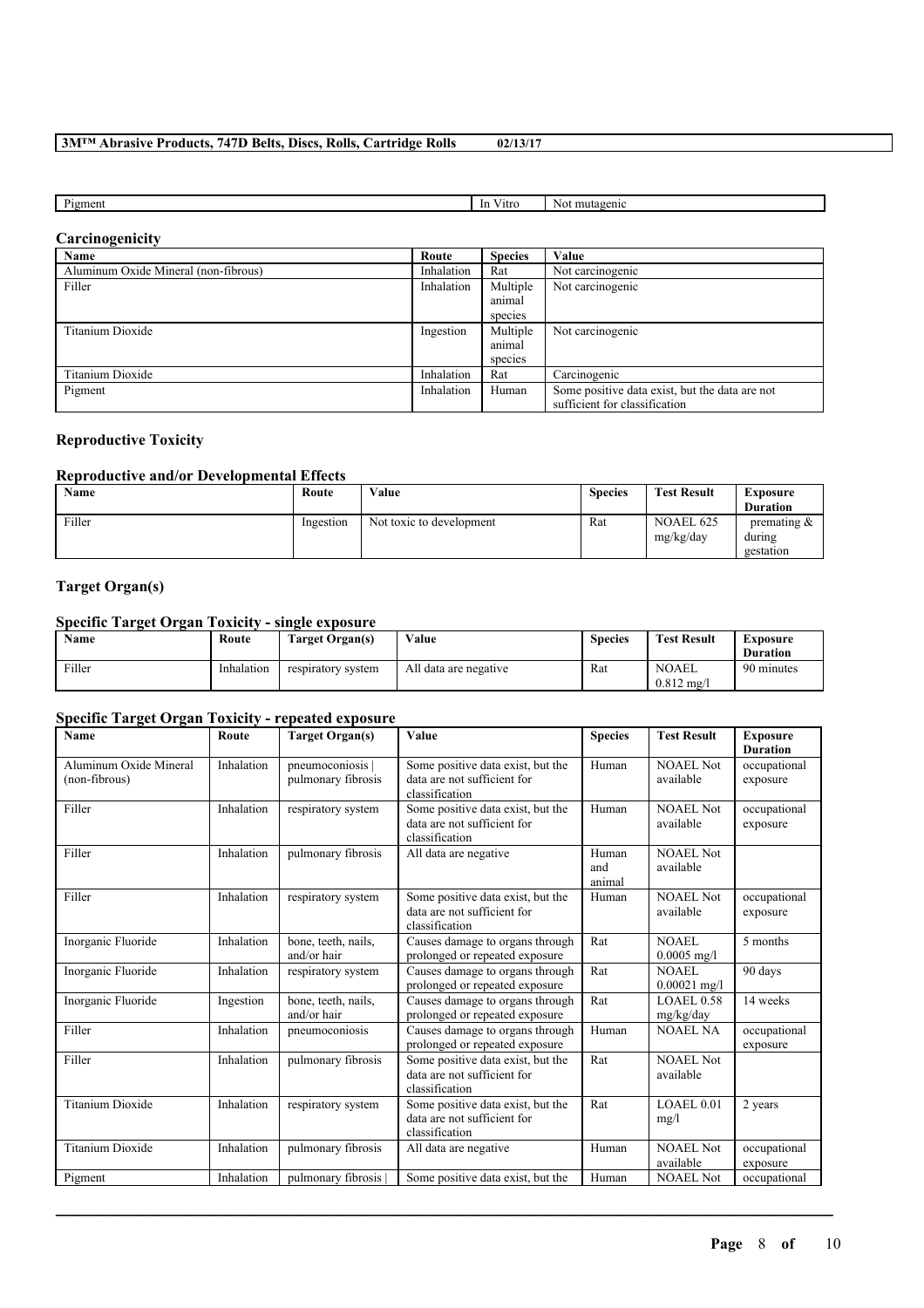|  | זו<br>```ONIOS… | -no:<br>. ar<br>uata<br>7H<br>-13<br>. . |  | 0.570<br>lable<br> | NSU.<br>nc |
|--|-----------------|------------------------------------------|--|--------------------|------------|
|--|-----------------|------------------------------------------|--|--------------------|------------|

#### **Aspiration Hazard**

For the component/components, either no data are currently available or the data are not sufficient for classification.

#### Please contact the address or phone number listed on the first page of the SDS for additional toxicological information **on this material and/or its components.**

# **SECTION 12: Ecological information**

## **Ecotoxicological information**

Please contact the address or phone number listed on the first page of the SDS for additional ecotoxicological information on this material and/or its components.

#### **Chemical fate information**

Please contact the address or phone number listed on the first page of the SDS for additional chemical fate information on this material and/or its components.

# **SECTION 13: Disposal considerations**

#### **13.1. Disposal methods**

Dispose of contents/ container in accordance with the local/regional/national/international regulations.

The substrate that was abraded must be considered as a factor in the disposal method for this product. Dispose of waste product in a permitted industrial waste facility. As a disposal alternative, incinerate in a permitted waste incineration facility. Proper destruction may require the use of additional fuel during incineration processes.

## **EPA Hazardous Waste Number (RCRA):** Not regulated

## **SECTION 14: Transport Information**

Not regulated per U.S. DOT, IATA or IMO.

These transportation classifications are provided as a customer service. As the shipper YOU remain responsible for complying with all applicable laws and regulations, including proper transportation classification and packaging. 3M transportation classifications are based on product formulation, packaging, 3M policies and 3M understanding of applicable current regulations. 3M does not guarantee the accuracy of this classification information. This information applies only to transportation classification and not the packaging, labeling, or marking requirements. The original 3M package is certified for U.S. ground shipment only. If you are shipping by air or ocean, the package may not meet applicable regulatory requirements.

# **SECTION 15: Regulatory information**

## **15.1. US Federal Regulations**

Contact 3M for more information.

#### **311/312 Hazard Categories:**

|                | Fire Hazard - No Pressure Hazard - No | Reactivity Hazard - No Immediate Hazard - No | Delayed Hazard - |
|----------------|---------------------------------------|----------------------------------------------|------------------|
| N <sub>0</sub> |                                       |                                              |                  |

 $\mathcal{L}_\mathcal{L} = \mathcal{L}_\mathcal{L} = \mathcal{L}_\mathcal{L} = \mathcal{L}_\mathcal{L} = \mathcal{L}_\mathcal{L} = \mathcal{L}_\mathcal{L} = \mathcal{L}_\mathcal{L} = \mathcal{L}_\mathcal{L} = \mathcal{L}_\mathcal{L} = \mathcal{L}_\mathcal{L} = \mathcal{L}_\mathcal{L} = \mathcal{L}_\mathcal{L} = \mathcal{L}_\mathcal{L} = \mathcal{L}_\mathcal{L} = \mathcal{L}_\mathcal{L} = \mathcal{L}_\mathcal{L} = \mathcal{L}_\mathcal{L}$ 

## **15.2. State Regulations**